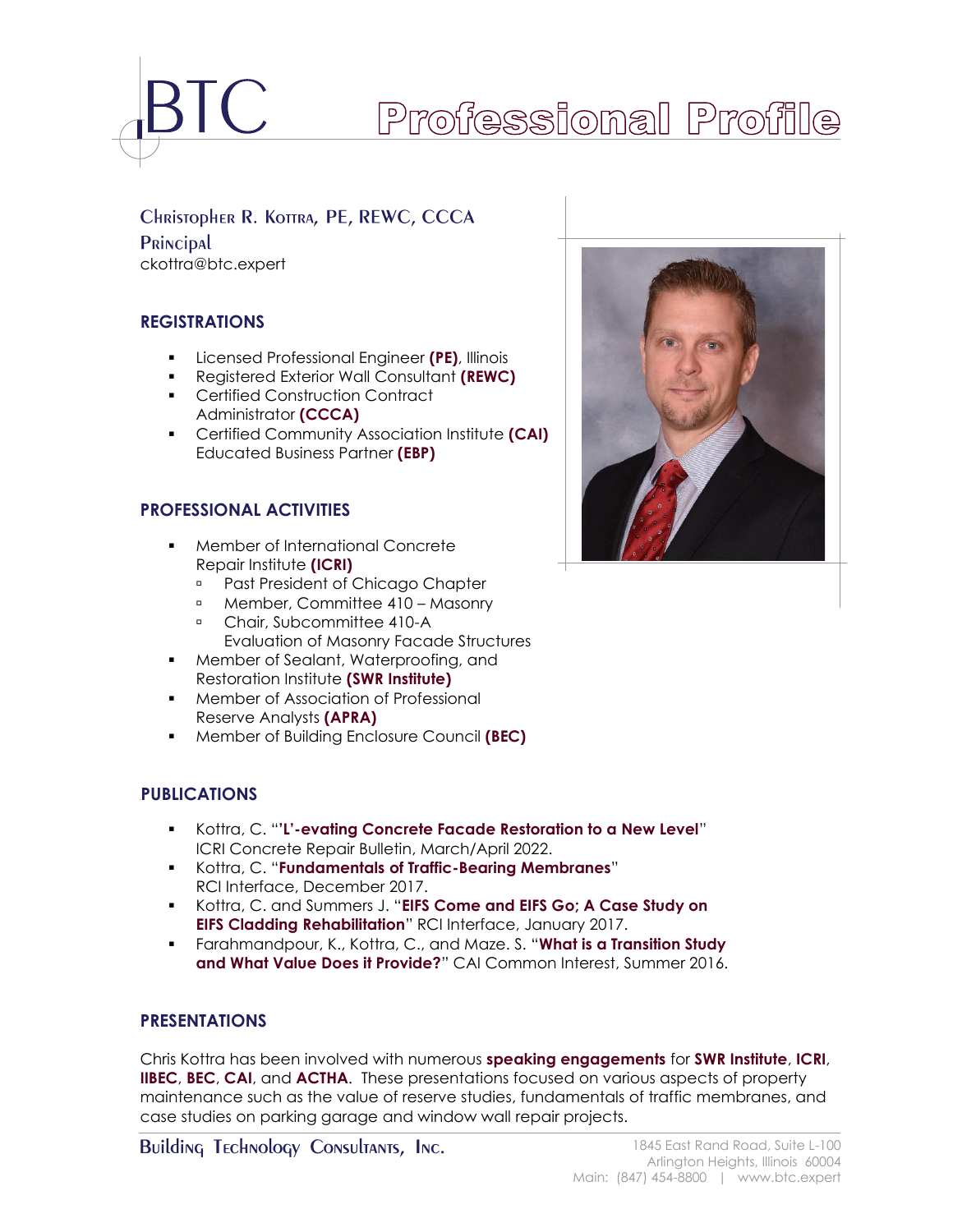# **PROFESSIONAL EXPERIENCE**

Chris Kottra has been involved in the **design and analysis** of many types of building systems since graduating in 2003. Prior to joining Building Technology Consultants, Inc. in 2009, Chris worked both as a design engineer and consulting engineer for small engineering companies in the Chicago area.

His professional experience includes:

- **Forensic investigation** of **building facades**, **roofs**, and **parking garages**;
- **<u>■** Investigation of water leakage issues;</u>
- **EXTE: Structural evaluation** and design:
- **Property evaluation**;
- Nondestructive **testing**;
- **Repair** and retrofit **design**;
- **EXECONTRACT document** preparation;
- Construction **contract administration**
- **Transition studies**; and
- **Capital asset studies** (Reserve studies)

Chris Kottra has been involved with **concrete**, **masonry**, **terra cotta**, **EIFS**, and **stucco facade evaluation** and **repair** projects. His project experience also includes evaluation, repair design, and construction contract administration for numerous **parking garages** and **lowslope roof repair** projects. He has performed **capital asset studies** (reserve studies) for community library facilities as well as residential communities ranging from high-rise condominium buildings to multi-building townhome developments. During these studies, Chris was responsible for a condition evaluation of common elements to develop a **capital asset funding report** that laid out **major future expenditure**s for the owner.

# **EDUCATION**

Chris Kottra earned his **Bachelor of Science** degree in **Architectural Engineering** with a Structural emphasis from the **Milwaukee School of Engineering** (MSOE) in 2003 and completed all coursework for a Master's degree in Structural Engineering in 2004, also at MSOE. Since his graduation, he has attended several seminars related to structural design and repair, failure analysis, and waterproofing.

# **REPRESENTATIVE PROJECTS**

### **Fisher Corporate Center** – Elgin, IL

Responsible for construction contract administration for a multi-phase **facade rehabilitation** project at this 400,000-square foot office building. Extensive water leakage began shortly after the building was constructed in 1992. An evaluation by BTC identified numerous deficiencies within the **EIFS panel** and **strip window** systems. The rehabilitation design included replacing all the EIFS panels with a **three-coat drainable stucco system** as well as **glazing pocket repairs** at the strip windows.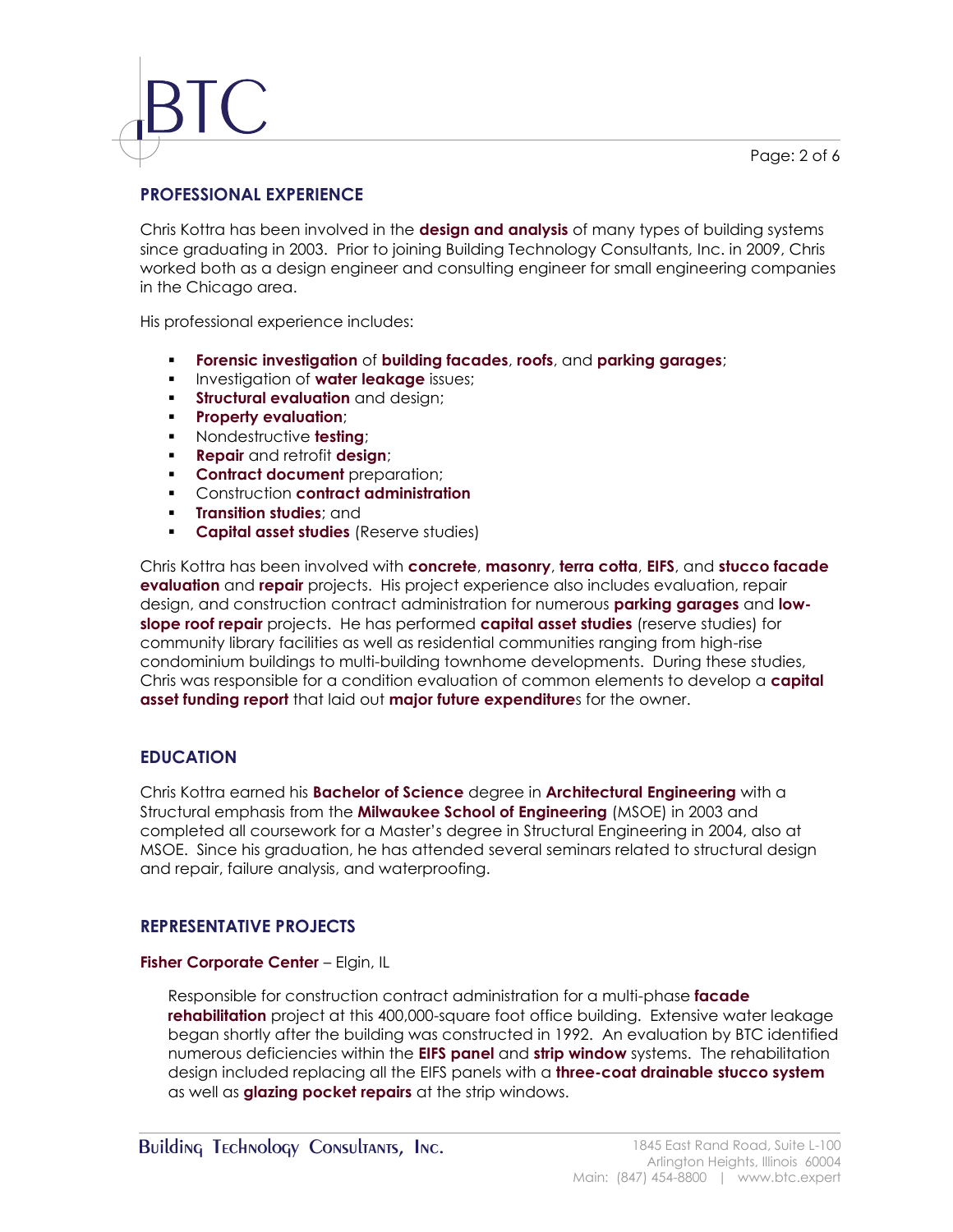Page: 3 of 6

### **474 North Lake Shore Drive** – Chicago, IL

Responsible for the design and contract administration of a multi-phase **parking garage repair** project at this 63-story condominium building in downtown Chicago**.** The parking garage consists of the first 15 stories of the tower combined with an adjacent 15 story structure. Concrete deterioration within the parking garage had been caused by **corrosion of embedded steel reinforcement** and insufficient expansion joint configuration. Repairs included reconfigured **expansion joints,** miscellaneous **concrete repairs** on horizontal, vertical, and overhead surfaces, and application of a **TBM**. Design also included repair options for deteriorated **post-tensioned tendons** in concrete slabs.

Responsible for design, bidding, and contract administration of a **sealant** and **concrete louver repair** project. **Cracking** and **spalling** of the exposed **precast concrete** louvers and exposed aggregate precast concrete panels had been caused by corrosion of embedded steel reinforcement. Design included **3 levels of louver repairs** to address varying levels of deterioration. Replacing the concrete louvers with prefabricated **aluminum louvers** was considered for most severe areas of deterioration on the east elevation. Elsewhere, repairs to the louvers included patching of delaminated and spalled concrete, crack repairs, and application of either a **silicone elastomeric coating** or an **acrylic waterproofing coating**. Project also included **comprehensive sealant** replacement at window perimeters and joints between precast concrete facade panels.

# **210 East Pearson Condominium Building** – Chicago, IL

Responsible for repair design, bidding assistance, and construction phase services for this 16-story structure built in 1926. Projecting **brick quoins** on offset corners on the south elevation exhibited significant **distress**. The 6 **limestone pediments** that cap the south elevation also showed signs of **deterioration**. Repairs included rebuilding the offset corners with new shelf angles and **through-wall flashing** at each floor. Design also included dismantling the limestone pediments and rebuilding them with a through-wall flashing. A **copper mansard roof** was designed to help protect the limestone pediments.

# **One Museum Park West Condominiums** – Chicago, IL

Responsible for a detailed evaluation of **window wall system** to identify deficiencies contributing to **water leakage** at this **56-story**, **294-unit skyscraper**. Developed **retrofit** repair alternatives and phasing options for Owner's consideration. Based on repair alternative and phasing selected by Owner, designed repairs, and provided bidding assistance and construction phase services for a **window wall repair project**.

Responsible for **design**, **bidding assistance**, and **construction phase services** for repairs to upper and lower **parking garages.** Deficiencies identified during transition study were contributing to accelerated deterioration of the **cast-in-place concrete** structure. Repairs were necessary to ensure durability. Repairs included concrete patches, adding **floor drains** to improve drainage, application of a **traffic bearing membrane** (TBM), and **negative side waterproofing** along the perimeter **secant walls** below grade.

Responsible for a detailed **evaluation** of **waterproofing systems** to assess potential causes of apparent **leaks**. Field investigation included **exploratory openings** and systematic **water testing** to locate sources of the leaks. Subsequent report included short-term and long-term **recommendations for repairs** to the various waterproofing systems.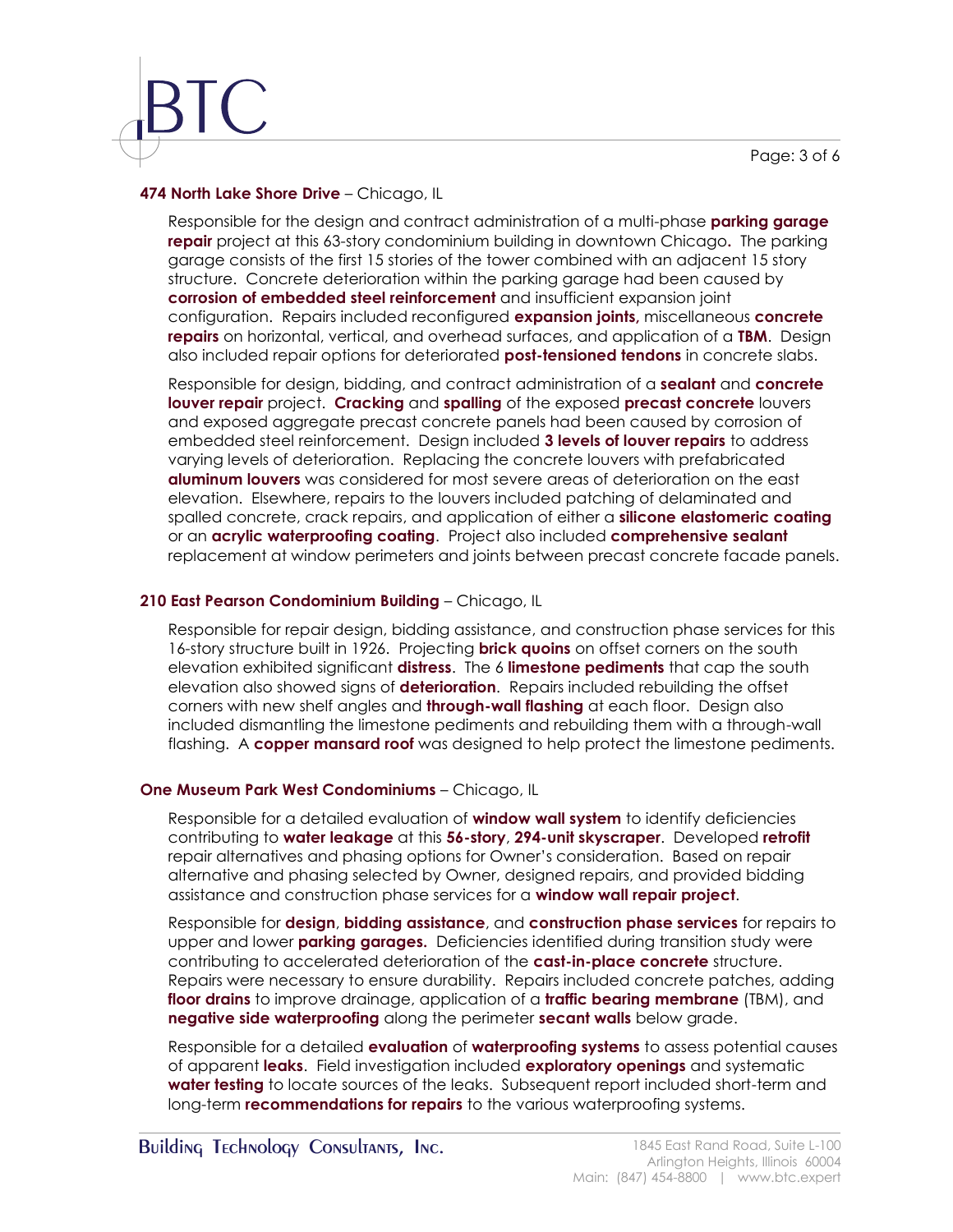Page: 4 of 6

#### **State Place Condominiums** – Chicago, IL

Responsible for design, bidding assistance, and construction phase services for a **facade repair** project on the **high-rise** building of this 4-building condominium development in downtown Chicago. Repairs were needed to address **ongoing deterioration** and **water leakage** issues in the 26-story high-rise building. **Concrete repairs** included localized patches, routing and sealing of cracks, application of a **waterproofing coating** on walls, and application of an **elastomeric coating** on slab edges. Design also included sheet metal slab edge covers for east elevation above CTA tracks to reduce frequency of future repairs. Additional repairs included **balcony TBM** repairs, localized balcony railing repairs, **sealant replacement**, and elastomeric coating application on **DEFS** panels.

Responsible for evaluation, design, bidding assistance, and construction phase services for a **roof repair project**. Worked with the Association to develop **short-term repair options** to extend the life of the existing roofs to allow the Association to be better prepared for a large-scale roof replacement project. Repairs included an **elastomeric coating** at the high-rise modified bitumen roofs, liquid-applied **PMMA** membrane at grouped roof **penetrations** on the mid-rise buildings, and **sealant** repairs at steep-slope **standing-seam** metal roofs.

#### **3520 North Lake Shore Drive** – Chicago, IL

Responsible for preparing a detailed **cost estimate** with **phasing options** for extensive overdue **facade repairs** at this 13-story relic constructed in **1924.** Based on phasing selected by the Association, **designed repairs** and developed bidding documents, provided bidding assistance, and provided **construction contract administration** services. The project consisted of 2 phases in which 100% of the facade was reviewed. Rounded corners exhibiting significant deterioration were rebuilt during the first phase. Severely **corroded steel lintels** and **shelf angles** were replaced. The project also included miscellaneous **terra cotta**, brick masonry, **limestone**, and concrete repairs.

### **Park Point at Wheeling** – Wheeling, IL

Responsible for construction contract administration for second phase of a **patio door** and **window replacement**, and **facade repair** project at this residential community. The development includes three 4-story buildings, with 32 units per building. Significant water leakage, distressed window frames, and cracked window glazing were reported shortly after the buildings were constructed in the early-2000's. An evaluation by BTC identified numerous deficiencies including **unaccommodated differential movements** in exterior wall components, **lack of flashing** around window and door openings, and underperforming windows and patio doors. Repairs included **replacement** of all windows and patio doors with **fiberglass** windows and doors, flashing at window and door openings, **expansion joints**, and **EIFS** cladding replacement.

Responsible for repair design, bidding assistance, and construction phase services for a **balcony repair** project to address continued **deterioration** of balcony **framing members**. Repairs included **recoating** of structural steel members, and replacement of wood **decking and joists**. Design included **composite decking**. **Structural calculations** and details were required for reattaching the existing balcony railings.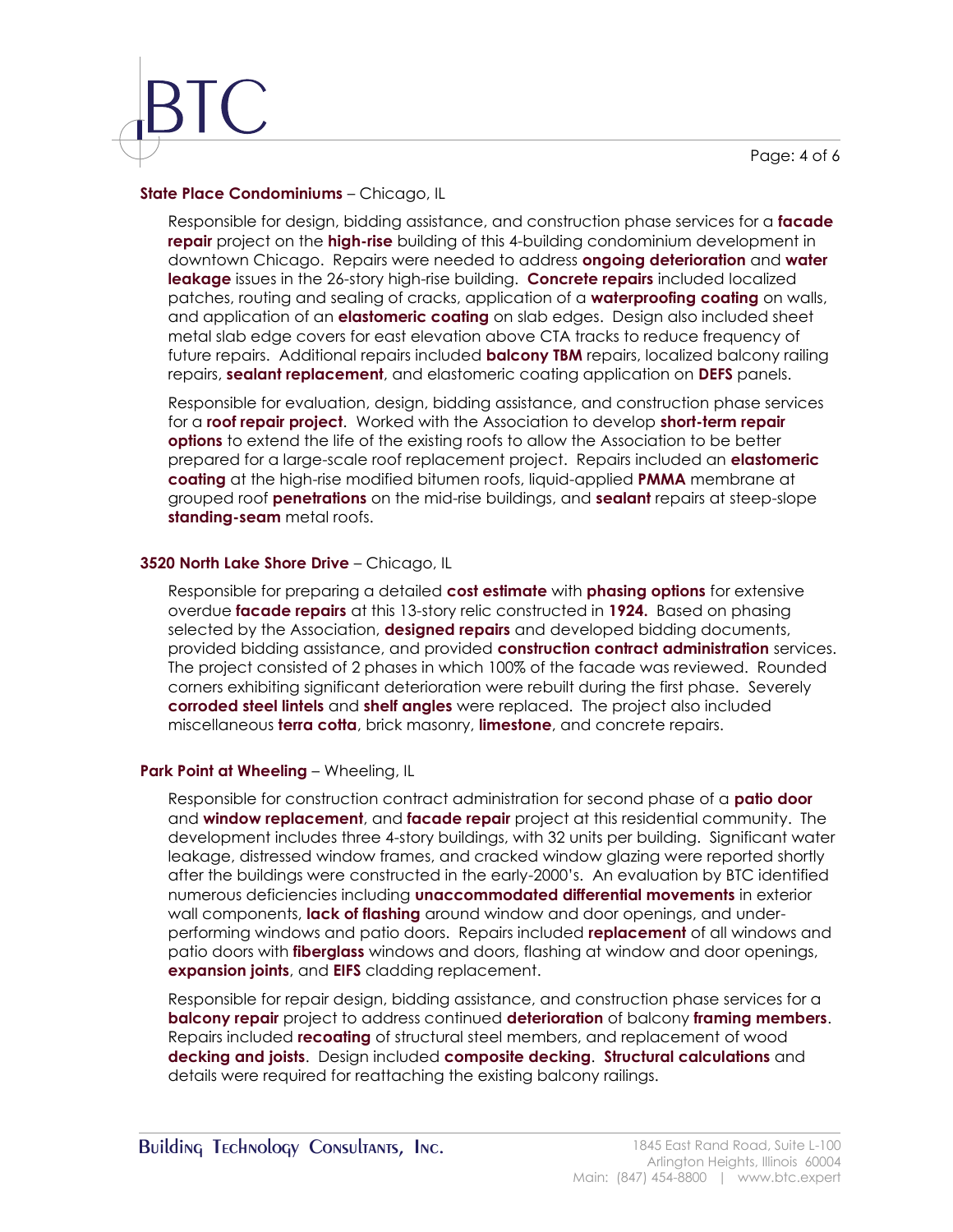Page: 5 of 6

#### **Harbor View Condominiums** – Chicago, IL

Responsible for **design**, **bidding assistance**, and **construction phase services** for repairs to the 5-story **parking garage** inside this 30-story condominium building in the South Loop. Deficiencies identified during an evaluation were contributing to accelerated deterioration of the **conventionally reinforced cast-in-place concrete** structure. Repairs were necessary to ensure durability. Repairs included concrete patches, adding **floor drains** and **concrete crickets** to improve drainage, and application of a **TBM**.

Responsible for a detailed evaluation of various **facade** components including exposed **concrete**, **window wall system**, and a direct-applied exterior finish system (**DEFS**) cladding to assess potential causes of reported leaks. Field investigation included **exploratory openings** and systematic **water testing** to locate sources of leaks. Subsequent report included short-term and long-term **recommendations for repairs** to facade components.

Responsible for **design, bidding assistance,** and **construction phase services** for facade repairs to address deficiencies identified during evaluation. The project included replacing existing DEFS cladding with a **drainable EIFS** cladding system. Miscellaneous concrete repairs and **window wall sealant repairs** were also included.

### **Library Courte Condominiums** – Des Plaines, IL

Responsible for **construction administration** during facade repairs. The development consists of one 9-story building and one 8-story building. Numerous **water leaks** were attributed to deficiencies in the **masonry wall construction** and window installation. Repairs included **through-wall flashing** at floor lines and lintels, masonry tuck pointing, brick and stone masonry replacement, and miscellaneous sealant repairs.

Other rehabilitation projects included installation of a prefabricated **metal panel overcladding system** at penthouses, **balcony railing replacement**, and **replacement** of select **patio doors** and **windows**. The metal panel system was a **cost-effective alternative** to address poorly constructed walls that permitted leaks. Corroding steel railings were causing deterioration of concrete balconies. Design included replacing with **corrosionresistant aluminum railings**, concrete repairs, and surface mounted posts. Windows and doors were replaced to upgrade poor performance criteria of the originals and to install an appropriate **flashing system**. Responsible for design, bidding assistance, and contract administration during the cladding, railing, and window replacement projects.

Also responsible for design, bidding assistance, and construction phase services for **waterproofing system** repairs at **plaza** over the parking garage between the buildings. Repairs were designed to address numerous reported leaks in lower level of garage. Repairs included a tie-in to the existing waterproofing system, installation of drain tiles for **additional drainage**, and a tie-in to the existing storm water drainage system.

### **The 20 East Cedar Condominium Building** – Chicago, IL

Responsible for **evaluation** of **brick** and **architectural terra cotta facade** on this **vintage** 20-story condominium building. Based on requirements outlined in the City of Chicago's **Critical Facade Examination** program, documented the condition of the facade and recommended repairs. Repairs included removing and resetting of loose brick or terra cotta units, replacement of sealant at terra cotta joints, and masonry tuck pointing.